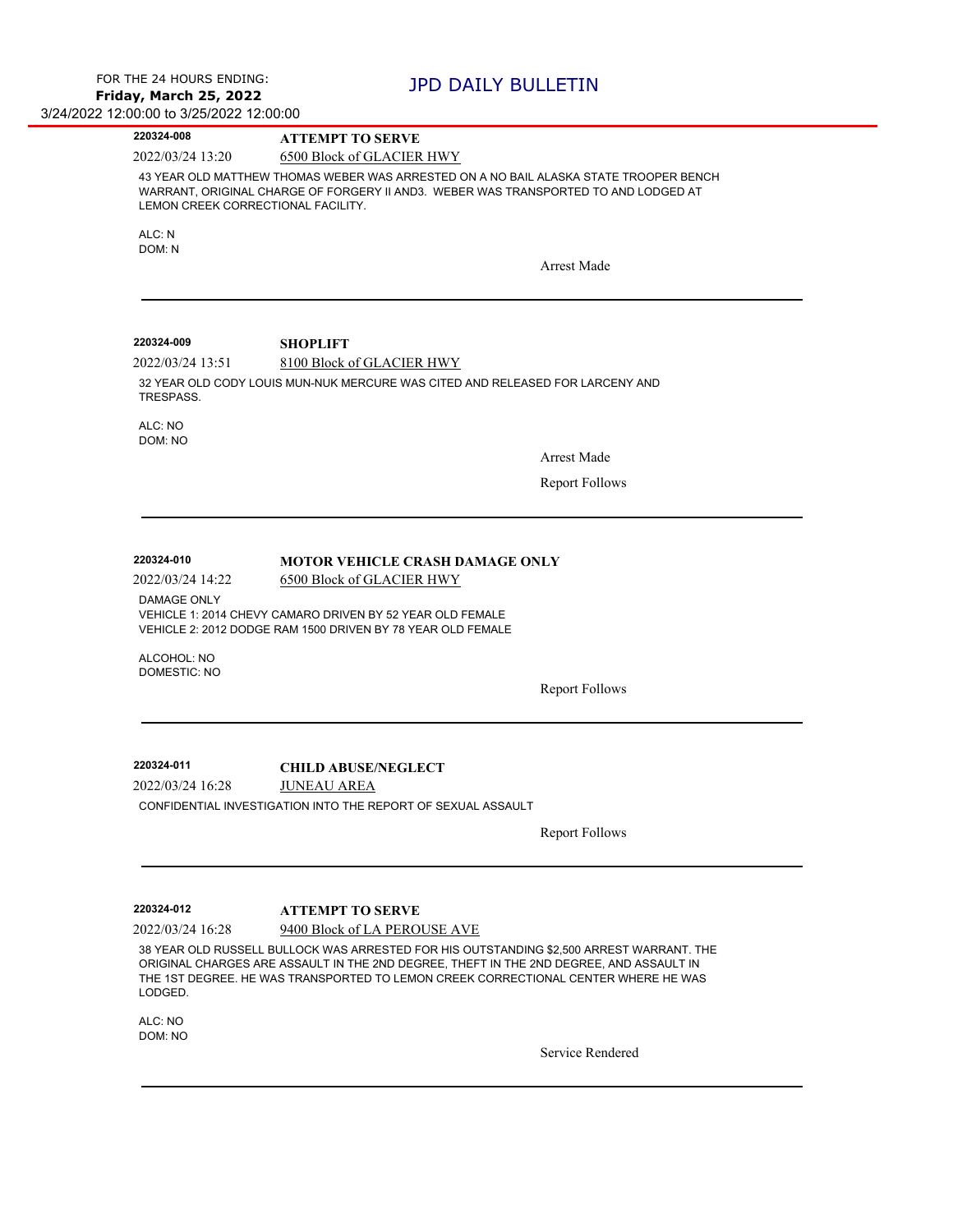| 220324-013                                                                                                                                                                                 | <b>DOMESTIC DISPUTE</b>                                                                                                          |                       |  |
|--------------------------------------------------------------------------------------------------------------------------------------------------------------------------------------------|----------------------------------------------------------------------------------------------------------------------------------|-----------------------|--|
| 2022/03/24 18:33                                                                                                                                                                           | 5800 Block of GLACIER HWY                                                                                                        |                       |  |
| 41 YEAR OLD JENNIFER MCALLISTER WAS ARRESTED FOR DOMESTIC VIOLENCE CRIMINAL MISCHIEF.<br>MCALLISTER WAS LODGED AT LEMON CREEK CORRECTIONAL CENTER.<br>ALC:NO<br>DOM:YES                    |                                                                                                                                  |                       |  |
|                                                                                                                                                                                            |                                                                                                                                  | <b>Arrest Made</b>    |  |
|                                                                                                                                                                                            |                                                                                                                                  | <b>Report Follows</b> |  |
| 220324-014                                                                                                                                                                                 | <b>BURGLARY</b>                                                                                                                  |                       |  |
| 2022/03/24 17:02                                                                                                                                                                           | 2000 Block of JORDAN AVE                                                                                                         |                       |  |
| JPD RESPONDED TO THE REPORT OF A BUSINESS THAT HAD BEEN BURGLARIZED.<br>ALC:UNK<br>DOM:NO                                                                                                  |                                                                                                                                  |                       |  |
|                                                                                                                                                                                            |                                                                                                                                  | <b>Report Follows</b> |  |
| 220324-015                                                                                                                                                                                 |                                                                                                                                  |                       |  |
| 2022/03/24 20:17                                                                                                                                                                           | <b>ASSIST</b><br>8600 Block of TEAL ST                                                                                           |                       |  |
| ALC:YES<br>DOM:NO                                                                                                                                                                          | 39 YEAR OLD MATTHEW CHARLES WAS ARRESTED FOR VIOLATING CONDITIONS OF RELEASE. CHARLES<br>WAS LODGED AT LEMON CREEK CORRECTIONAL. |                       |  |
|                                                                                                                                                                                            |                                                                                                                                  | Service Rendered      |  |
|                                                                                                                                                                                            |                                                                                                                                  | <b>Arrest Made</b>    |  |
| 220324-016                                                                                                                                                                                 | <b>DOMESTIC DISPUTE</b>                                                                                                          |                       |  |
| 2022/03/24 21:04                                                                                                                                                                           | 4400 Block of COLUMBIA BLVD                                                                                                      |                       |  |
| ALC:YES<br>DOM:YES                                                                                                                                                                         | 46 YEAR OLD CARL MARVIN III WAS ARRESTED FOR DOMESTIC VIOLENCE ASSAULT. MARVIN WAS<br>LODGED AT LEMON CREEK CORRECTIONAL CENTER. |                       |  |
|                                                                                                                                                                                            |                                                                                                                                  | <b>Arrest Made</b>    |  |
|                                                                                                                                                                                            |                                                                                                                                  | Service Rendered      |  |
|                                                                                                                                                                                            |                                                                                                                                  |                       |  |
| 220325-001                                                                                                                                                                                 | <b>ATTEMPT TO SERVE</b>                                                                                                          |                       |  |
| 2022/03/25 02:28                                                                                                                                                                           | 2200 Block of TROUT ST                                                                                                           |                       |  |
| 34-YEAR-OLD FEMALE TORI TYLER WAS ARRESTED ON A NO-BAIL JPD WARRANT FOR FAILURE TO<br>REPORT TO LCCC ON ORIGINAL CHARGE DWI. SHE WAS LODGED AT LCCC.<br>ALCOHOL: UNK<br><b>DOMESTIC: N</b> |                                                                                                                                  |                       |  |
|                                                                                                                                                                                            |                                                                                                                                  | <b>Arrest Made</b>    |  |
|                                                                                                                                                                                            |                                                                                                                                  |                       |  |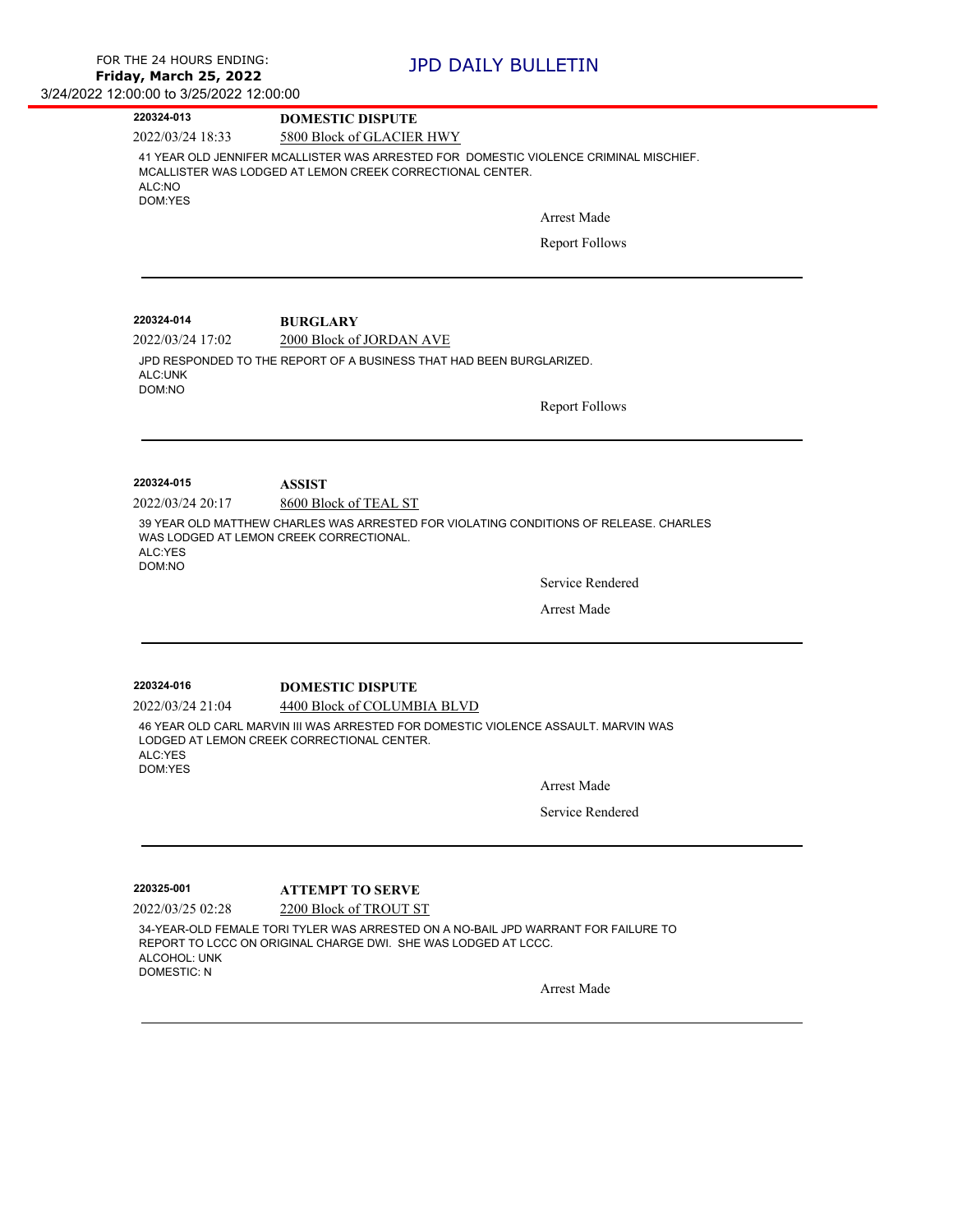| 220325-002                                          | <b>TRAFFIC COMPLAINT</b>                                                                                                                                                                                                                                                                           |
|-----------------------------------------------------|----------------------------------------------------------------------------------------------------------------------------------------------------------------------------------------------------------------------------------------------------------------------------------------------------|
| 2022/03/25 10:15                                    | 2400 Block of EGAN DR                                                                                                                                                                                                                                                                              |
|                                                     | 39 YEAR OLD BRANDI JO YATCHMENOFF WAS ARRESTED ON A \$50 OUTSTANDING JPD WARRANT, FOR<br>FAILURE TO APPEAR FOR ARRAIGNMENT. ORIGINAL CHARGE OF CRIMINAL TRESPASS. YATCHMENOFF<br>WAS TRANSPORTED TO AND LODGED AT LEMON CREEK CORRECTIONAL FACILITY.                                               |
| ALC: N                                              |                                                                                                                                                                                                                                                                                                    |
| DOM: N                                              |                                                                                                                                                                                                                                                                                                    |
|                                                     | <b>Arrest Made</b>                                                                                                                                                                                                                                                                                 |
| 220325-003                                          | <b>TRAFFIC STOP</b>                                                                                                                                                                                                                                                                                |
| 2022/03/25 10:06                                    | 3300 Block of DOUGLAS HWY                                                                                                                                                                                                                                                                          |
|                                                     | 20 YEAR OLD AIYANNA MINNIE R E WILLIAMS WAS CITED AND RELEASED FOR DRIVING WITHOUT A<br>LICENSE AND NO INSURANCE, THE PONTIAC GRAND AM SHE WAS DRIVING WAS IMPOUNDED.                                                                                                                              |
| ALC: N                                              |                                                                                                                                                                                                                                                                                                    |
| DOM: N                                              | Impound Made                                                                                                                                                                                                                                                                                       |
| 220325-004                                          | <b>PARKING</b>                                                                                                                                                                                                                                                                                     |
| 2022/03/25 10:53<br>ALCOHOL:<br><b>DOMESTIC: NO</b> | 8700 Block of TEAL ST<br>50 YEAR OLD CURTIS EDWIN ANDERSON WAS CITED AND RELEASED FOR DRIVING WITHOUT A LICENSE,<br>DRIVING WHILE INTOXICATED AND VIOLATING CONDITIONS OF RELEASE. ADDITIONALLY, ANDERSON WAS<br>CITED FOR NO INSURANCE. THE VEHICLE HE WAS DRIVING WAS IMPOUNDED.<br>Impound Made |
|                                                     |                                                                                                                                                                                                                                                                                                    |
| 220325-005                                          |                                                                                                                                                                                                                                                                                                    |
| 2022/03/25 11:07                                    | ASSIST                                                                                                                                                                                                                                                                                             |
|                                                     | 8700 Block of DUDLEY ST<br>CASE CREATED TO DOCUMENT AN AGENCY ASSIST.                                                                                                                                                                                                                              |
|                                                     |                                                                                                                                                                                                                                                                                                    |
|                                                     | <b>Report Follows</b>                                                                                                                                                                                                                                                                              |
| 220325-007                                          | <b>FOLLOW UP</b>                                                                                                                                                                                                                                                                                   |
| 2022/03/25 11:45                                    | 8700 Block of TEAL ST                                                                                                                                                                                                                                                                              |
| CASE CREATED IN ERROR.                              |                                                                                                                                                                                                                                                                                                    |
|                                                     | <b>Arrest Made</b>                                                                                                                                                                                                                                                                                 |